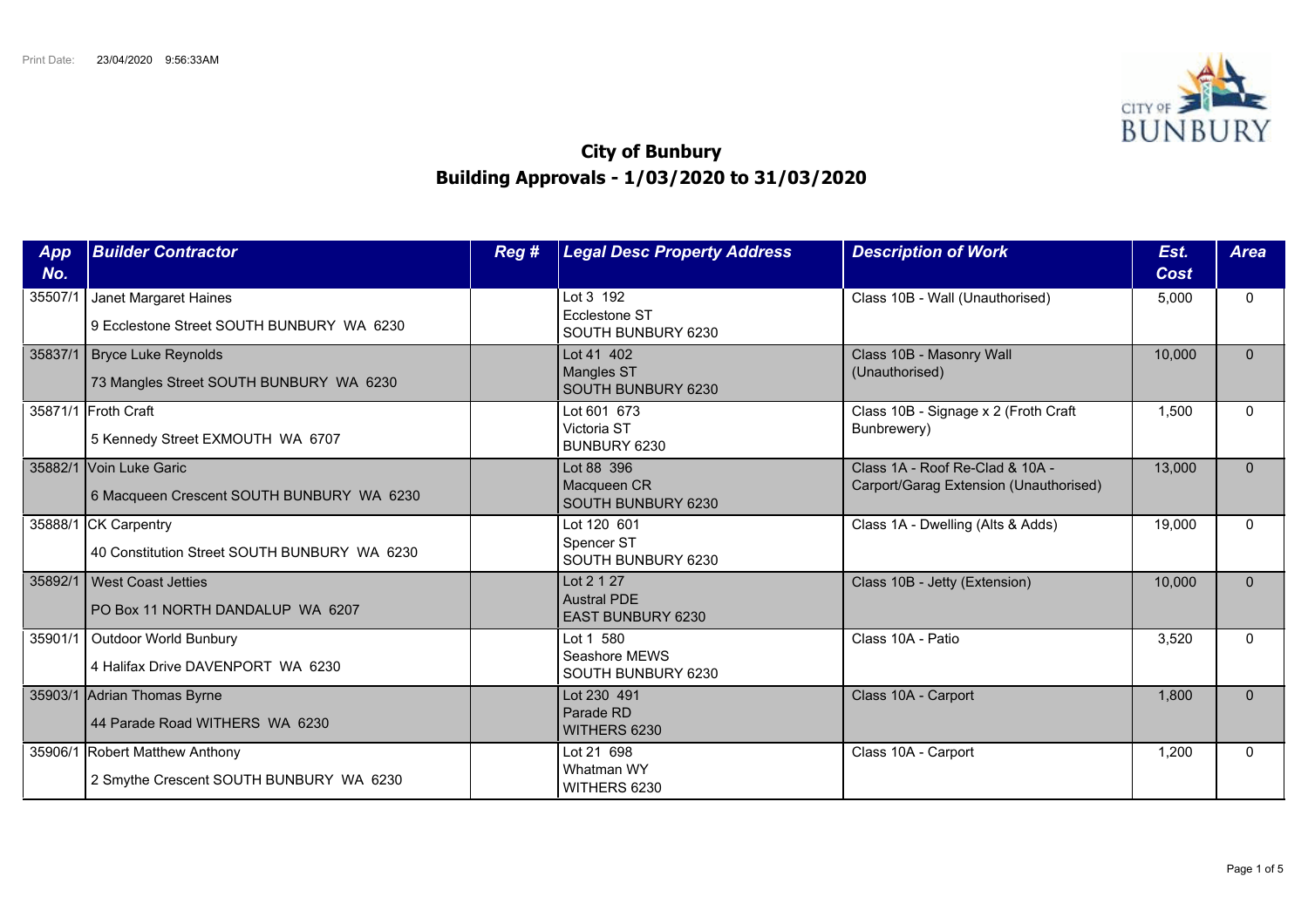| App<br>No. | <b>Builder Contractor</b>                                                               | Reg #             | <b>Legal Desc Property Address</b>                          | <b>Description of Work</b>                                     | Est.<br><b>Cost</b> | <b>Area</b>  |
|------------|-----------------------------------------------------------------------------------------|-------------------|-------------------------------------------------------------|----------------------------------------------------------------|---------------------|--------------|
| 35910/1    | Industry Maintenance Solutions<br>56 Strickland Street BUNBURY WA 6230                  | 7995              | Lot 11 11 601<br>Spencer ST<br>SOUTH BUNBURY 6230           | Class 10A - Patio                                              | 6,138               | $\Omega$     |
|            | 35911/1 WA External Solutions<br>PO Box 720 BUSSELTON WA 6280                           |                   | Lot $2\overline{630}$<br>Sweeny ST<br>CAREY PARK 6230       | Class 1A - Dwelling (Roof Re-Clad) &<br>Class 10A - Patio      | $\mathbf 0$         | $\mathbf{0}$ |
|            | 35914/1   Prime Contracting Pty Ltd<br>8 Simpson Avenue BUNBURY WA 6230                 | wad307<br>wara927 | Lot 1 478<br><b>Oliver ST</b><br><b>EAST BUNBURY 6230</b>   | Class 1A - Dwelling Units (Demolition)                         | 16,500              | $\mathbf{0}$ |
|            | 35918/1 Christine Lee Tillman<br>25 Ince Road GLEN IRIS WA 6230                         |                   | Lot 277 316<br>Ince RD<br>GLEN IRIS 6230                    | Class 10A - Patio                                              | 4,204               | $\Omega$     |
| 35919/1    | South West Blocklaying<br>C/- Picton Post Office PICTON WA 6229 6229                    |                   | Lot 4820 723<br>Woonnar ST<br>CAREY PARK 6230               | Class 10B - Limestone Wall                                     | 3,355               | $\Omega$     |
| 35920/1    | <b>Outdoor World Bunbury</b><br>4 Halifax Drive DAVENPORT WA 6230                       |                   | Lot 299 336<br>Jindee ST<br>CAREY PARK 6230                 | Class 10A - Carport                                            | 7,340               | 58           |
|            | 35921/1 CPR Outdoor Centre<br>67 Halifax Drive DAVENPORT WA 6230                        | $\overline{0}$    | Lot 31 27<br><b>Austral PDE</b><br><b>EAST BUNBURY 6230</b> | Class 10A - Patio                                              | 5,079               | 20           |
| 35923/1    | Jim's Roof Restorations<br>53 Hasties Road GELORUP WA 6230                              |                   | Lot 420 615<br>Stirling ST<br>BUNBURY 6230                  | Class 1A - Dwelling (Roof Re-Clad)                             | 10,780              | $\Omega$     |
|            | 35924/1 Hacer Pty Ltd T/A Smith Construction WA<br>1/32 Halifax Drive DAVENPORT WA 6230 | BC102152          | Lot 20 612<br>Stephen ST<br><b>BUNBURY 6230</b>             | Class 6 - Shopping Centre Retail<br>Extensions (Stage 1 Works) | 5,418,858           | 3,025        |
|            | 35926/1 Robert Dawson<br>18A Flynn Street EAST BUNBURY WA 6230                          |                   | Lot 1 221<br>Flynn ST<br>EAST BUNBURY 6230                  | Class 10A - Patio                                              | 3,023               | 17           |
| 35927/1    | Southwest Block Laying & Machine Hire<br>Lot 11 South Western Highway PICTON WA 6229    |                   | Lot 2 102<br>Carey ST<br>BUNBURY 6230                       | Class 10B - Retaining Wall                                     | 19,928              | $\mathbf{0}$ |
|            | 35930/1 Steven John Denton<br>181 Eucalypt Drive GELORUP WA 6230                        |                   | Lot 130 333<br>Jasmine WY<br>GLEN IRIS 6230                 | Class 10A - Patio (Unauthorised)                               | 1,500               | $\Omega$     |
|            | 35931/1 Kieran Robert Kavanagh<br>29 Gregory Street SOUTH BUNBURY WA 6230               |                   | Lot 12 257<br><b>Gregory ST</b><br>SOUTH BUNBURY 6230       | Class 10A - Shed                                               | 11,775              | $\mathbf{0}$ |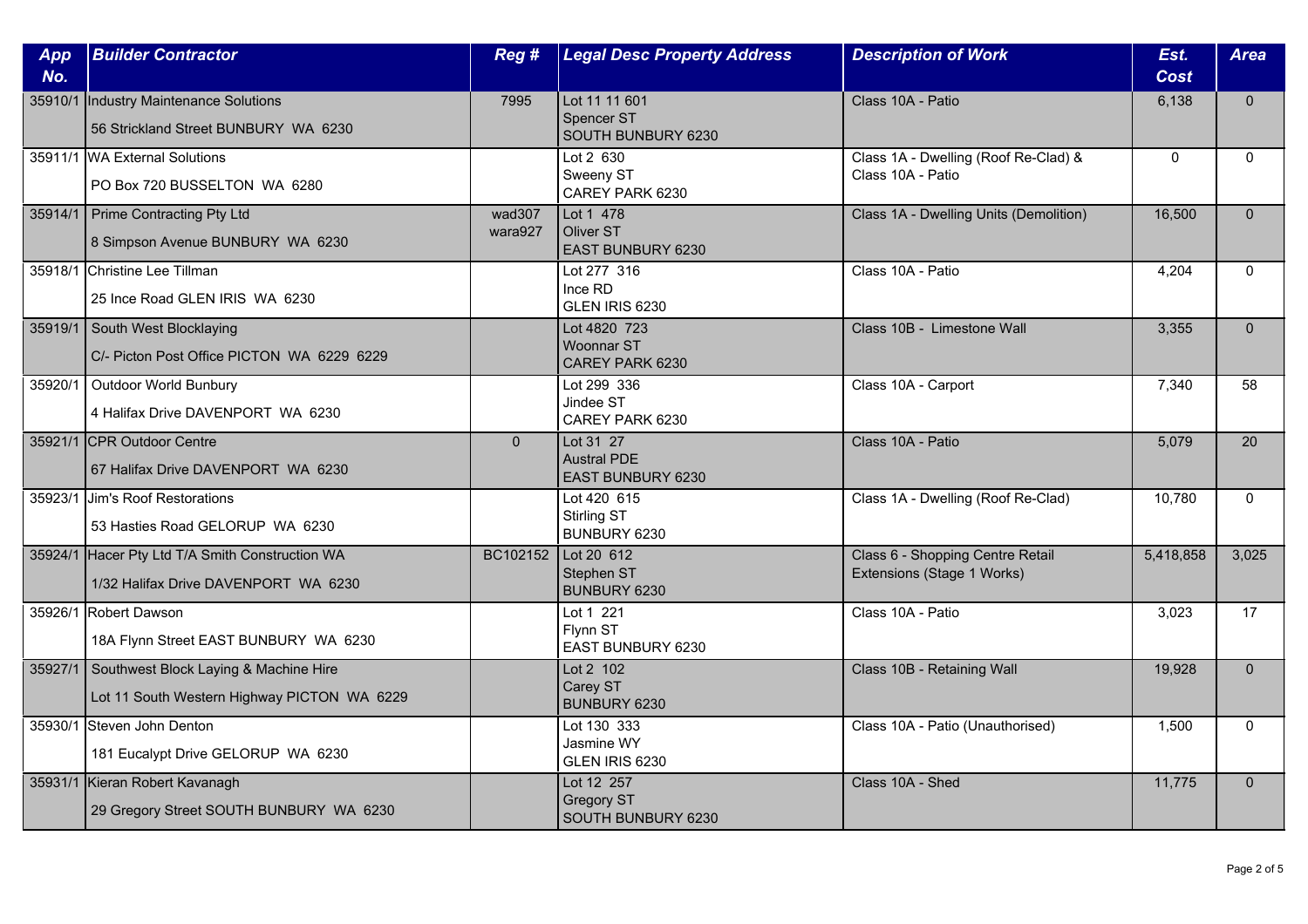| No.<br><b>Cost</b><br>Lot 227 446<br>35933/1 CPR Outdoor Centre<br>$\mathbf{0}$<br>Class 10A - Carport<br>8,680<br>35<br>Mosedale AV<br>67 Halifax Drive DAVENPORT WA 6230<br><b>USHER 6230</b><br>7995<br>Lot 2 223<br>Class 10A - Patio<br>12,518<br>39<br>35934/1  Industry Maintenance Solutions<br><b>Forrest AV</b><br>56 Strickland Street BUNBURY WA 6230<br>SOUTH BUNBURY 6230<br>John Lowry Anderson<br>Lot 1 478<br>Class 10A - Shed<br>35937/1<br>18,500<br>116<br>Oliver ST<br>16 Maynard Parade GELORUP WA 6230<br>EAST BUNBURY 6230<br>John Lowry Anderson<br>Lot 1 478<br>Class 1A - Dwelling<br>225,000<br>329<br>Oliver ST<br>16 Maynard Parade GELORUP WA 6230<br>EAST BUNBURY 6230<br>Lot 296 187<br>Class 1A - Dwelling (Alts & Adds)<br>35939/1<br>Christopher John Griffin<br>17,000<br>$\mathbf{0}$<br>Dunstan ST<br>46 Dunstan Street SOUTH BUNBURY WA 6230<br>SOUTH BUNBURY 6230<br>35940/1 Salaman Pty Ltd T/A Shedforce<br>Lot 555 133<br>14<br>Class 10A - Patio (College Row School)<br>2,988<br>11808<br>College ROW<br>62 Strelley Street BUSSELTON WA 6280<br>SOUTH BUNBURY 6230<br><b>Kelvin Roberts</b><br>Lot 19 40<br>Class 10A - Shed<br>35941/1<br>7,000<br>24<br>Barnes CR<br>16 Hensen Street DAVENPORT WA 6230<br><b>EAST BUNBURY 6230</b><br>35942/1 Liam Patrick Fleay<br>Lot 28 472<br>Class 1A & Class 10A - Deck & Internal<br>19,500<br>$\Omega$<br>Ocean DR<br><b>Stud Wall</b><br>PO Box 6433 SOUTH BUNBURY WA 6230<br>SOUTH BUNBURY 6230<br>Lot $2\overline{32}$<br>35943/1 South West Retaining & Excavations<br>Class 10B - Retaining Wall<br>8,000<br>$\Omega$<br><b>Balliol CT</b><br>14 Kentucky Drive DARDANUP WA 6236<br>COLLEGE GROVE 6230<br>35945/1 CPR Outdoor Centre<br>Class 10A - Carport<br>$\mathbf{0}$<br>Lot 2 224<br>6,457<br>23<br><b>Forrest ST</b><br>67 Halifax Drive DAVENPORT WA 6230<br>EAST BUNBURY 6230<br>35947/1 BG & CR Grieve & Dissoudre Pty Ltd T/A BG Grieve<br>Lot 3 627<br>Class 1A - Dwelling (Alts & Adds)<br>883,705<br>317<br>Sunningdale ST<br>Builder<br>PO Box 1727 BUNBURY WA 6231<br>SOUTH BUNBURY 6230<br>35948/1 JMEX Mechanical Solutions<br>Lot 61 347<br>Class 10B - Retaining Wall<br>$\Omega$<br>18,300<br>Kalari RISE<br>51 Chislehurst Avenue STRATHAM WA 6237<br>SOUTH BUNBURY 6230<br>Lot 104 402<br>Class 1A & Class 10A - Games Room &<br>35949/1 Edward Stephen Taylor<br>55,000<br>$\mathbf 0$<br>Mangles ST<br>Garage (Unauthorised)<br>15 Mangles Street SOUTH BUNBURY WA 6230<br>SOUTH BUNBURY 6230 | App     | <b>Builder Contractor</b> | Reg # | <b>Legal Desc Property Address</b> | <b>Description of Work</b> | Est. | <b>Area</b> |
|------------------------------------------------------------------------------------------------------------------------------------------------------------------------------------------------------------------------------------------------------------------------------------------------------------------------------------------------------------------------------------------------------------------------------------------------------------------------------------------------------------------------------------------------------------------------------------------------------------------------------------------------------------------------------------------------------------------------------------------------------------------------------------------------------------------------------------------------------------------------------------------------------------------------------------------------------------------------------------------------------------------------------------------------------------------------------------------------------------------------------------------------------------------------------------------------------------------------------------------------------------------------------------------------------------------------------------------------------------------------------------------------------------------------------------------------------------------------------------------------------------------------------------------------------------------------------------------------------------------------------------------------------------------------------------------------------------------------------------------------------------------------------------------------------------------------------------------------------------------------------------------------------------------------------------------------------------------------------------------------------------------------------------------------------------------------------------------------------------------------------------------------------------------------------------------------------------------------------------------------------------------------------------------------------------------------------------------------------------------------------------------------------------------------------------------------------------------------------------------------------------------------|---------|---------------------------|-------|------------------------------------|----------------------------|------|-------------|
|                                                                                                                                                                                                                                                                                                                                                                                                                                                                                                                                                                                                                                                                                                                                                                                                                                                                                                                                                                                                                                                                                                                                                                                                                                                                                                                                                                                                                                                                                                                                                                                                                                                                                                                                                                                                                                                                                                                                                                                                                                                                                                                                                                                                                                                                                                                                                                                                                                                                                                                        |         |                           |       |                                    |                            |      |             |
|                                                                                                                                                                                                                                                                                                                                                                                                                                                                                                                                                                                                                                                                                                                                                                                                                                                                                                                                                                                                                                                                                                                                                                                                                                                                                                                                                                                                                                                                                                                                                                                                                                                                                                                                                                                                                                                                                                                                                                                                                                                                                                                                                                                                                                                                                                                                                                                                                                                                                                                        |         |                           |       |                                    |                            |      |             |
|                                                                                                                                                                                                                                                                                                                                                                                                                                                                                                                                                                                                                                                                                                                                                                                                                                                                                                                                                                                                                                                                                                                                                                                                                                                                                                                                                                                                                                                                                                                                                                                                                                                                                                                                                                                                                                                                                                                                                                                                                                                                                                                                                                                                                                                                                                                                                                                                                                                                                                                        |         |                           |       |                                    |                            |      |             |
|                                                                                                                                                                                                                                                                                                                                                                                                                                                                                                                                                                                                                                                                                                                                                                                                                                                                                                                                                                                                                                                                                                                                                                                                                                                                                                                                                                                                                                                                                                                                                                                                                                                                                                                                                                                                                                                                                                                                                                                                                                                                                                                                                                                                                                                                                                                                                                                                                                                                                                                        |         |                           |       |                                    |                            |      |             |
|                                                                                                                                                                                                                                                                                                                                                                                                                                                                                                                                                                                                                                                                                                                                                                                                                                                                                                                                                                                                                                                                                                                                                                                                                                                                                                                                                                                                                                                                                                                                                                                                                                                                                                                                                                                                                                                                                                                                                                                                                                                                                                                                                                                                                                                                                                                                                                                                                                                                                                                        |         |                           |       |                                    |                            |      |             |
|                                                                                                                                                                                                                                                                                                                                                                                                                                                                                                                                                                                                                                                                                                                                                                                                                                                                                                                                                                                                                                                                                                                                                                                                                                                                                                                                                                                                                                                                                                                                                                                                                                                                                                                                                                                                                                                                                                                                                                                                                                                                                                                                                                                                                                                                                                                                                                                                                                                                                                                        |         |                           |       |                                    |                            |      |             |
|                                                                                                                                                                                                                                                                                                                                                                                                                                                                                                                                                                                                                                                                                                                                                                                                                                                                                                                                                                                                                                                                                                                                                                                                                                                                                                                                                                                                                                                                                                                                                                                                                                                                                                                                                                                                                                                                                                                                                                                                                                                                                                                                                                                                                                                                                                                                                                                                                                                                                                                        |         |                           |       |                                    |                            |      |             |
|                                                                                                                                                                                                                                                                                                                                                                                                                                                                                                                                                                                                                                                                                                                                                                                                                                                                                                                                                                                                                                                                                                                                                                                                                                                                                                                                                                                                                                                                                                                                                                                                                                                                                                                                                                                                                                                                                                                                                                                                                                                                                                                                                                                                                                                                                                                                                                                                                                                                                                                        | 35938/1 |                           |       |                                    |                            |      |             |
|                                                                                                                                                                                                                                                                                                                                                                                                                                                                                                                                                                                                                                                                                                                                                                                                                                                                                                                                                                                                                                                                                                                                                                                                                                                                                                                                                                                                                                                                                                                                                                                                                                                                                                                                                                                                                                                                                                                                                                                                                                                                                                                                                                                                                                                                                                                                                                                                                                                                                                                        |         |                           |       |                                    |                            |      |             |
|                                                                                                                                                                                                                                                                                                                                                                                                                                                                                                                                                                                                                                                                                                                                                                                                                                                                                                                                                                                                                                                                                                                                                                                                                                                                                                                                                                                                                                                                                                                                                                                                                                                                                                                                                                                                                                                                                                                                                                                                                                                                                                                                                                                                                                                                                                                                                                                                                                                                                                                        |         |                           |       |                                    |                            |      |             |
|                                                                                                                                                                                                                                                                                                                                                                                                                                                                                                                                                                                                                                                                                                                                                                                                                                                                                                                                                                                                                                                                                                                                                                                                                                                                                                                                                                                                                                                                                                                                                                                                                                                                                                                                                                                                                                                                                                                                                                                                                                                                                                                                                                                                                                                                                                                                                                                                                                                                                                                        |         |                           |       |                                    |                            |      |             |
|                                                                                                                                                                                                                                                                                                                                                                                                                                                                                                                                                                                                                                                                                                                                                                                                                                                                                                                                                                                                                                                                                                                                                                                                                                                                                                                                                                                                                                                                                                                                                                                                                                                                                                                                                                                                                                                                                                                                                                                                                                                                                                                                                                                                                                                                                                                                                                                                                                                                                                                        |         |                           |       |                                    |                            |      |             |
|                                                                                                                                                                                                                                                                                                                                                                                                                                                                                                                                                                                                                                                                                                                                                                                                                                                                                                                                                                                                                                                                                                                                                                                                                                                                                                                                                                                                                                                                                                                                                                                                                                                                                                                                                                                                                                                                                                                                                                                                                                                                                                                                                                                                                                                                                                                                                                                                                                                                                                                        |         |                           |       |                                    |                            |      |             |
|                                                                                                                                                                                                                                                                                                                                                                                                                                                                                                                                                                                                                                                                                                                                                                                                                                                                                                                                                                                                                                                                                                                                                                                                                                                                                                                                                                                                                                                                                                                                                                                                                                                                                                                                                                                                                                                                                                                                                                                                                                                                                                                                                                                                                                                                                                                                                                                                                                                                                                                        |         |                           |       |                                    |                            |      |             |
|                                                                                                                                                                                                                                                                                                                                                                                                                                                                                                                                                                                                                                                                                                                                                                                                                                                                                                                                                                                                                                                                                                                                                                                                                                                                                                                                                                                                                                                                                                                                                                                                                                                                                                                                                                                                                                                                                                                                                                                                                                                                                                                                                                                                                                                                                                                                                                                                                                                                                                                        |         |                           |       |                                    |                            |      |             |
|                                                                                                                                                                                                                                                                                                                                                                                                                                                                                                                                                                                                                                                                                                                                                                                                                                                                                                                                                                                                                                                                                                                                                                                                                                                                                                                                                                                                                                                                                                                                                                                                                                                                                                                                                                                                                                                                                                                                                                                                                                                                                                                                                                                                                                                                                                                                                                                                                                                                                                                        |         |                           |       |                                    |                            |      |             |
|                                                                                                                                                                                                                                                                                                                                                                                                                                                                                                                                                                                                                                                                                                                                                                                                                                                                                                                                                                                                                                                                                                                                                                                                                                                                                                                                                                                                                                                                                                                                                                                                                                                                                                                                                                                                                                                                                                                                                                                                                                                                                                                                                                                                                                                                                                                                                                                                                                                                                                                        |         |                           |       |                                    |                            |      |             |
|                                                                                                                                                                                                                                                                                                                                                                                                                                                                                                                                                                                                                                                                                                                                                                                                                                                                                                                                                                                                                                                                                                                                                                                                                                                                                                                                                                                                                                                                                                                                                                                                                                                                                                                                                                                                                                                                                                                                                                                                                                                                                                                                                                                                                                                                                                                                                                                                                                                                                                                        |         |                           |       |                                    |                            |      |             |
|                                                                                                                                                                                                                                                                                                                                                                                                                                                                                                                                                                                                                                                                                                                                                                                                                                                                                                                                                                                                                                                                                                                                                                                                                                                                                                                                                                                                                                                                                                                                                                                                                                                                                                                                                                                                                                                                                                                                                                                                                                                                                                                                                                                                                                                                                                                                                                                                                                                                                                                        |         |                           |       |                                    |                            |      |             |
|                                                                                                                                                                                                                                                                                                                                                                                                                                                                                                                                                                                                                                                                                                                                                                                                                                                                                                                                                                                                                                                                                                                                                                                                                                                                                                                                                                                                                                                                                                                                                                                                                                                                                                                                                                                                                                                                                                                                                                                                                                                                                                                                                                                                                                                                                                                                                                                                                                                                                                                        |         |                           |       |                                    |                            |      |             |
|                                                                                                                                                                                                                                                                                                                                                                                                                                                                                                                                                                                                                                                                                                                                                                                                                                                                                                                                                                                                                                                                                                                                                                                                                                                                                                                                                                                                                                                                                                                                                                                                                                                                                                                                                                                                                                                                                                                                                                                                                                                                                                                                                                                                                                                                                                                                                                                                                                                                                                                        |         |                           |       |                                    |                            |      |             |
|                                                                                                                                                                                                                                                                                                                                                                                                                                                                                                                                                                                                                                                                                                                                                                                                                                                                                                                                                                                                                                                                                                                                                                                                                                                                                                                                                                                                                                                                                                                                                                                                                                                                                                                                                                                                                                                                                                                                                                                                                                                                                                                                                                                                                                                                                                                                                                                                                                                                                                                        |         |                           |       |                                    |                            |      |             |
|                                                                                                                                                                                                                                                                                                                                                                                                                                                                                                                                                                                                                                                                                                                                                                                                                                                                                                                                                                                                                                                                                                                                                                                                                                                                                                                                                                                                                                                                                                                                                                                                                                                                                                                                                                                                                                                                                                                                                                                                                                                                                                                                                                                                                                                                                                                                                                                                                                                                                                                        |         |                           |       |                                    |                            |      |             |
|                                                                                                                                                                                                                                                                                                                                                                                                                                                                                                                                                                                                                                                                                                                                                                                                                                                                                                                                                                                                                                                                                                                                                                                                                                                                                                                                                                                                                                                                                                                                                                                                                                                                                                                                                                                                                                                                                                                                                                                                                                                                                                                                                                                                                                                                                                                                                                                                                                                                                                                        |         |                           |       |                                    |                            |      |             |
|                                                                                                                                                                                                                                                                                                                                                                                                                                                                                                                                                                                                                                                                                                                                                                                                                                                                                                                                                                                                                                                                                                                                                                                                                                                                                                                                                                                                                                                                                                                                                                                                                                                                                                                                                                                                                                                                                                                                                                                                                                                                                                                                                                                                                                                                                                                                                                                                                                                                                                                        |         |                           |       |                                    |                            |      |             |
|                                                                                                                                                                                                                                                                                                                                                                                                                                                                                                                                                                                                                                                                                                                                                                                                                                                                                                                                                                                                                                                                                                                                                                                                                                                                                                                                                                                                                                                                                                                                                                                                                                                                                                                                                                                                                                                                                                                                                                                                                                                                                                                                                                                                                                                                                                                                                                                                                                                                                                                        |         |                           |       |                                    |                            |      |             |
|                                                                                                                                                                                                                                                                                                                                                                                                                                                                                                                                                                                                                                                                                                                                                                                                                                                                                                                                                                                                                                                                                                                                                                                                                                                                                                                                                                                                                                                                                                                                                                                                                                                                                                                                                                                                                                                                                                                                                                                                                                                                                                                                                                                                                                                                                                                                                                                                                                                                                                                        |         |                           |       |                                    |                            |      |             |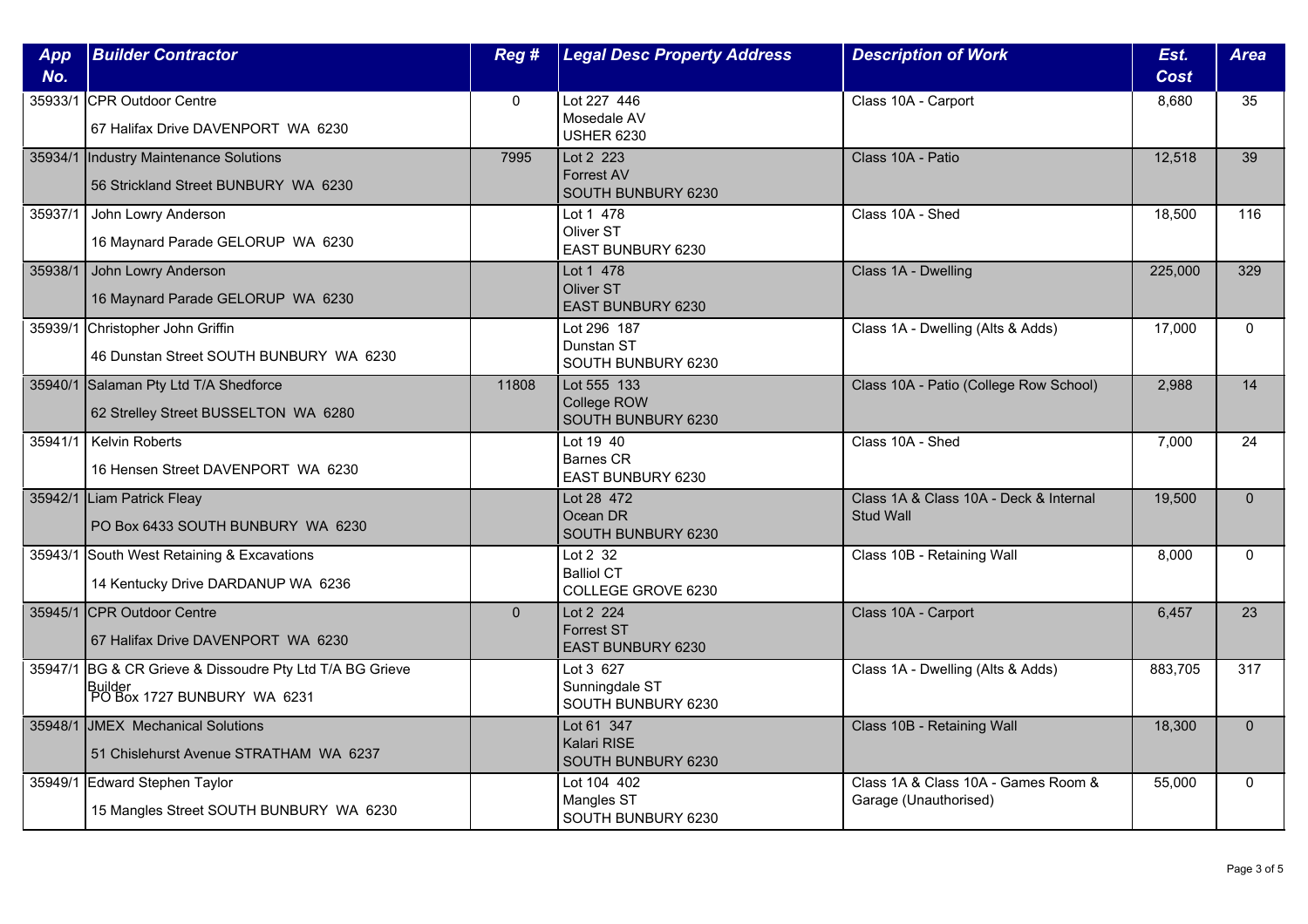| App<br>No. | <b>Builder Contractor</b>                                                          | Reg #        | <b>Legal Desc Property Address</b>                     | <b>Description of Work</b>                                  | Est.<br>Cost | <b>Area</b>  |
|------------|------------------------------------------------------------------------------------|--------------|--------------------------------------------------------|-------------------------------------------------------------|--------------|--------------|
|            | 35950/1 Xpress Patios & Sheds<br>2/64 Halifax Drive DAVENPORT WA 6230              |              | Lot 301 323<br>Isandra BND<br>GLEN IRIS 6230           | Class 10A - Patio                                           | 14,500       | 70           |
|            | 35951/1 B W Garvey Surveys Pty Ltd<br>PO Box 7006 EATON WA 6232                    |              | Lot $45$ $442$<br>Moore ST<br>BUNBURY 6230             | Class 1A - Dwelling x 2 (Strata Title)                      | $\mathbf{0}$ | $\Omega$     |
|            | 35952/1 JCW Electrical Pty Ltd<br>7A Stuart Street BUNBURY WA 6230                 |              | Lot 333 83<br>Broadway<br>PELICAN POINT 6230           | Class 10B - Solar Panel Installation                        | 8,800        | $\mathbf{0}$ |
| 35953/1    | WB Winwood & Son<br>22 Constitution Street SOUTH BUNBURY WA 6230                   |              | Lot 80 223<br>Forrest AV<br>SOUTH BUNBURY 6230         | Class 1A - Dwelling (Roof Re-Clad)                          | 13,420       | $\Omega$     |
|            | 35954/2 Civilcon WA Pty Ltd<br>6 Wimbridge Road PICTON WA 6229                     | 11204        | Lot 118 415<br>McCombe RD<br>DAVENPORT 6230            | Class 6 - Kitchen Refurbishment<br>(Volleyball Centre Site) | 66.000       | 23           |
|            | 35955/1 CPR Outdoor Centre<br>67 Halifax Drive DAVENPORT WA 6230                   | $\mathbf{0}$ | Lot 121 680<br><b>Wallrodt CR</b><br>GLEN IRIS 6230    | Class 10A - Patio                                           | 4,134        | 20           |
|            | 35956/1 Supreme HR<br>68 Delmage Circle ELLENBROOK WA 6069                         |              | Lot 3 615<br><b>Stirling ST</b><br>BUNBURY 6230        | Class 5 - L2 Office Fitout T7 (CS Legal)                    | 19,250       | 110          |
|            | 35957/1 Jetline Kerbing Contractors<br>PO Box 1138 BUNBURY WA 6231                 |              | Lot 134 265<br>Hakea CR<br>SOUTH BUNBURY 6230          | Class 10B - Retaining Wall                                  | 29,000       | $\Omega$     |
| 35960/1    | Gregory Henryk Seroka<br>19 Parry Street SOUTH BUNBURY WA 6230                     |              | Lot 91 496<br>Parry ST<br>SOUTH BUNBURY 6230           | Class 10B - Swimming Pool & Pool<br><b>Safety Barrier</b>   | 50,300       | $\Omega$     |
|            | 35961/1 Summit Homes Group<br>PO Box 4028 Myaree Business Centre MYAREE WA<br>6960 | 5033         | Lot 215 375<br>Lerici CIR<br>PELICAN POINT 6230        | Class 10B - Brick Fence                                     | 20,000       | $\mathbf{0}$ |
|            | 35962/1  Industry Maintenance Solutions<br>56 Strickland Street BUNBURY WA 6230    | 7995         | Lot 98 458<br>Nenke WY<br>GLEN IRIS 6230               | Class 10A - Carport x 2                                     | 22,946       | $\mathbf{0}$ |
| 35965/1    | Terence Rogers<br>22 Dunstan Street SOUTH BUNBURY WA 6230                          |              | Lot 48 301<br><b>Holvwell ST</b><br>SOUTH BUNBURY 6230 | Class 1A & Class 10A - Laundry &<br>Verandah (Unauthorised) | 18,500       | $\mathbf{0}$ |
|            | 35966/1 Picton Civil Pty Ltd<br>PO Box 9105 PICTON WA 6229                         |              | Lot 7 601<br>Spencer ST<br>BUNBURY 6230                | Class 6- Showroom (Demolition)                              | 19,778       | $\Omega$     |